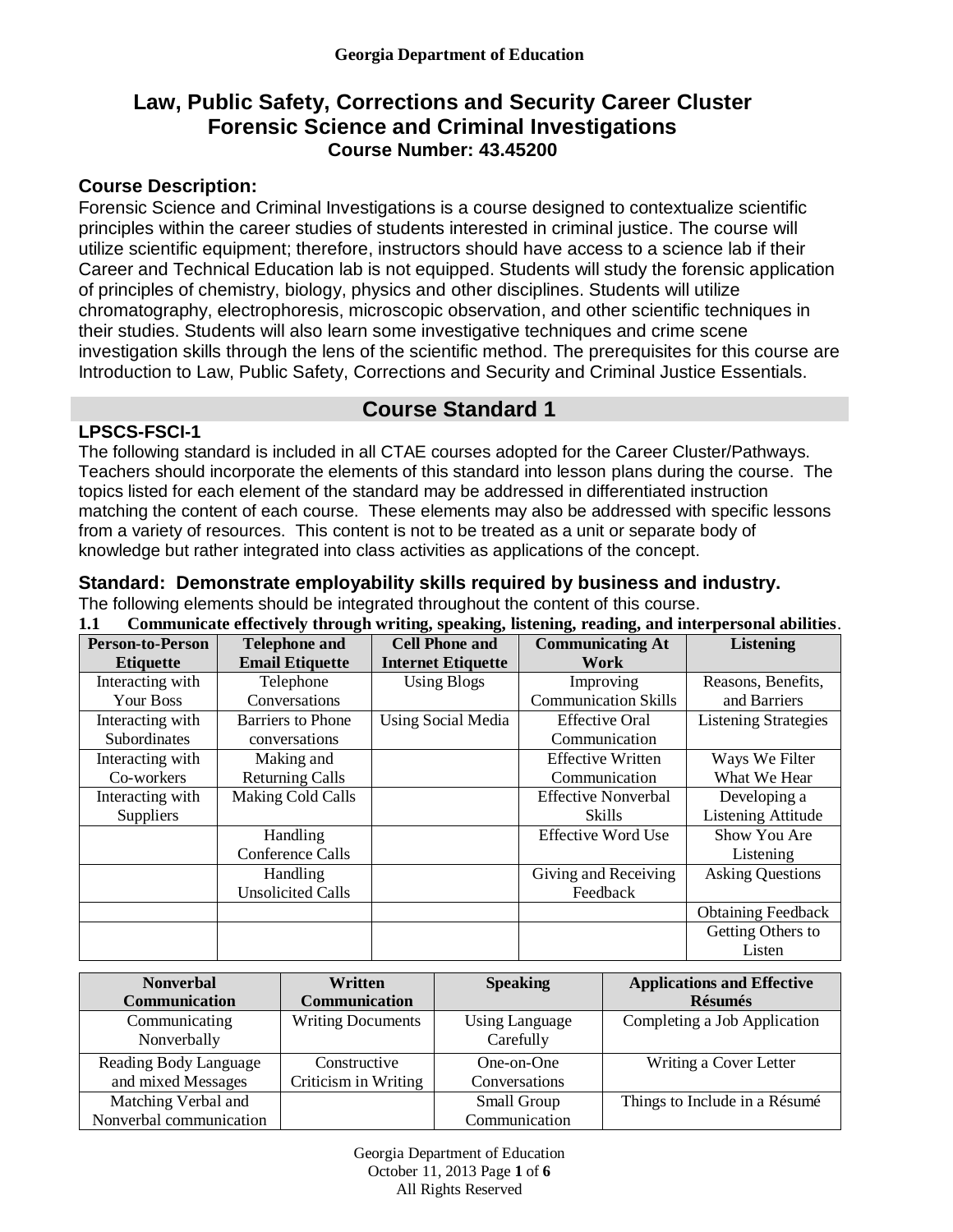#### **Georgia Department of Education**

| <b>Improving Nonverbal</b>   | Large Group                | Selling Yourself in a Résumé  |
|------------------------------|----------------------------|-------------------------------|
| <b>Indicators</b>            | Communication              |                               |
| Nonverbal Feedback           | <b>Making Speeches</b>     | Terms to Use in a Résumé      |
| Showing Confidence           | Involving the              | Describing Your Job Strengths |
| Nonverbally                  | Audience                   |                               |
| <b>Showing Assertiveness</b> | <b>Answering Questions</b> | Organizing Your Résumé        |
|                              | Visual and Media Aids      | Writing an Electronic Résumé  |
|                              | Errors in Presentation     | Dressing Up Your Résumé       |

#### **1.2 Demonstrate creativity by asking challenging questions and applying innovative procedures and methods.**

| <b>Teamwork and Problem Solving</b> | <b>Meeting Etiquette</b>                      |
|-------------------------------------|-----------------------------------------------|
| <b>Thinking Creatively</b>          | Preparation and Participation in Meetings     |
| <b>Taking Risks</b>                 | Conducting Two-Person or Large Group Meetings |
| <b>Building Team Communication</b>  | Inviting and Introducing Speakers             |
|                                     | Facilitating Discussions and Closing          |
|                                     | Preparing Visual Aids                         |
|                                     | <b>Virtual Meetings</b>                       |

#### **1.3 Exhibit critical thinking and problem solving skills to locate, analyze and apply information in career planning and employment situations.**

| Problem<br><b>Solving</b> | <b>Customer Service</b>  | <b>The Application Process</b> | <b>Interviewing</b><br><b>Skills</b> | <b>Finding the Right</b><br>Job |
|---------------------------|--------------------------|--------------------------------|--------------------------------------|---------------------------------|
| Transferable              | Gaining Trust and        | Providing Information,         | Preparing for an                     | Locating Jobs and               |
| <b>Job Skills</b>         | Interacting with         | Accuracy and Double            | Interview                            | Networking                      |
|                           | Customers                | Checking                       |                                      |                                 |
| Becoming a                | Learning and             | <b>Online Application</b>      | Questions to Ask in                  | Job Shopping                    |
| Problem Solver            | <b>Giving Customers</b>  | Process                        | an Interview                         | Online                          |
|                           | What They Want           |                                |                                      |                                 |
| Identifying a             | <b>Keeping Customers</b> | Following Up After             | Things to Include in                 | <b>Job Search</b>               |
| Problem                   | Coming Back              | Submitting an Application      | a Career Portfolio                   | Websites                        |
| Becoming a                | Seeing the               | Effective Résumés:             | <b>Traits Employers</b>              | Participation in Job            |
| <b>Critical Thinker</b>   | Customer's Point         |                                | are Seeking                          | Fairs                           |
| Managing                  | Selling Yourself and     | Matching Your Talents to       | Considerations                       | Searching the                   |
|                           | the Company              | a Job                          | Before Taking a Job                  | <b>Classified Ads</b>           |
|                           | <b>Handling Customer</b> | When a Résumé Should           |                                      | <b>Using Employment</b>         |
|                           | Complaints               | be Used                        |                                      | Agencies                        |
|                           | Strategies for           |                                |                                      | Landing an                      |
|                           | <b>Customer Service</b>  |                                |                                      | Internship                      |
|                           |                          |                                |                                      | <b>Staying Motivated</b>        |
|                           |                          |                                |                                      | to Search                       |

#### **1.4 Model work readiness traits required for success in the workplace including integrity, honesty, accountability, punctuality, time management, and respect for diversity.**

| Workplace       | <b>Personal</b>        | <b>Employer</b>            | <b>Business Etiquette</b> | <b>Communicating at</b>    |
|-----------------|------------------------|----------------------------|---------------------------|----------------------------|
| <b>Ethics</b>   | <b>Characteristics</b> | <b>Expectations</b>        |                           | Work                       |
| Demonstrating   | Demonstrating a        | <b>Behaviors Employers</b> | Language and              | <b>Handling Anger</b>      |
| Good Work Ethic | Good Attitude          | Expect                     | Behavior                  |                            |
| Behaving        | Gaining and            | Objectionable              | Keeping Information       | Dealing with               |
| Appropriately   | <b>Showing Respect</b> | <b>Behaviors</b>           | Confidential              | <b>Difficult Coworkers</b> |
| Maintaining     | Demonstrating          | Establishing               | <b>Avoiding Gossip</b>    | Dealing with a             |
| Honesty         | Responsibility         | Credibility                |                           | <b>Difficult Boss</b>      |
| Playing Fair    | Showing                | Demonstrating Your         | Appropriate Work          | Dealing with               |
|                 | Dependability          | <b>Skills</b>              | Email                     | <b>Difficult Customers</b> |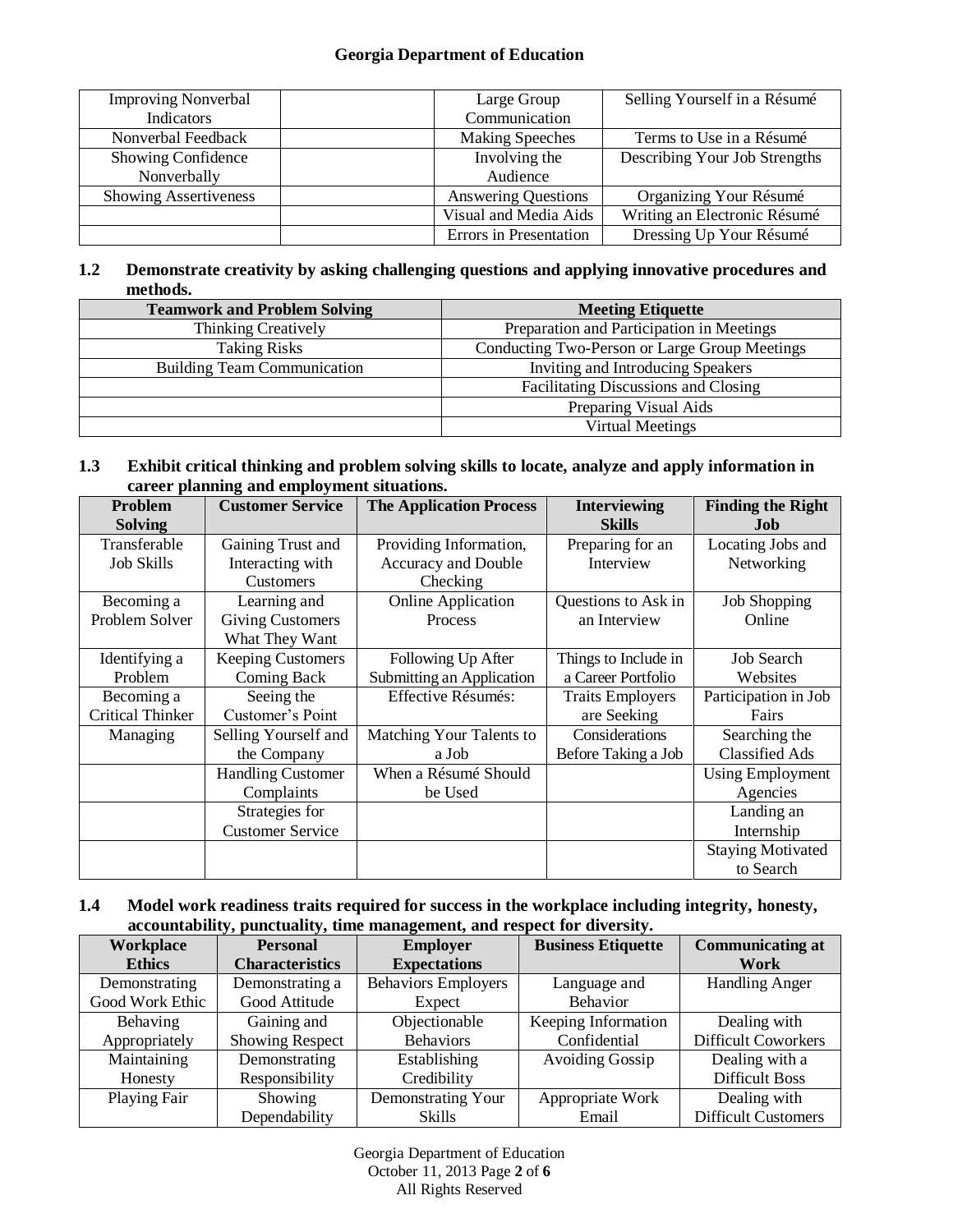#### **Georgia Department of Education**

| <b>Using Ethical</b> | Being Courteous  | <b>Building Work</b> | Cell Phone Etiquette | Dealing with Conflict |
|----------------------|------------------|----------------------|----------------------|-----------------------|
| Language             |                  | Relationships        |                      |                       |
| Showing              | Gaining          |                      | Appropriate Work     |                       |
| Responsibility       | Coworkers' Trust |                      | Texting              |                       |
| Reducing             | Persevering      |                      | Understanding        |                       |
| Harassment           |                  |                      | Copyright            |                       |
| Respecting           | <b>Handling</b>  |                      | Social Networking    |                       |
| Diversity            | Criticism        |                      |                      |                       |
| Making               | Showing          |                      |                      |                       |
| Truthfulness a       | Professionalism  |                      |                      |                       |
| Habit                |                  |                      |                      |                       |
| Leaving a Job        |                  |                      |                      |                       |
| Ethically            |                  |                      |                      |                       |

#### **1.5 Apply the appropriate skill sets to be productive in a changing, technological, diverse workplace to be able to work independently and apply team work skills.**

| <b>Expected Work Traits</b>         | <b>Teamwork</b>                   | <b>Time Management</b>              |
|-------------------------------------|-----------------------------------|-------------------------------------|
| <b>Demonstrating Responsibility</b> | <b>Teamwork Skills</b>            | Managing Time                       |
| Dealing with Information Overload   | Reasons Companies Use Teams       | <b>Putting First Things First</b>   |
| Transferable Job Skills             | Decisions Teams Make              | <b>Juggling Many Priorities</b>     |
| <b>Managing Change</b>              | <b>Team Responsibilities</b>      | <b>Overcoming Procrastination</b>   |
| Adopting a New Technology           | Problems That Affect Teams        | Organizing Workspace and Tasks      |
|                                     | Expressing Yourself on a Team     | <b>Staying Organized</b>            |
|                                     | Giving and Receiving Constructive | Finding More Time                   |
|                                     | Criticism                         |                                     |
|                                     |                                   | <b>Managing Projects</b>            |
|                                     |                                   | Prioritizing Personal and Work Life |

#### **1.6 Present a professional image through appearance, behavior and language.**

| <b>On-the-Job Etiquette</b>    | <b>Person-to-Person Etiquette</b> | <b>Communication Etiquette</b> | <b>Presenting Yourself</b>  |
|--------------------------------|-----------------------------------|--------------------------------|-----------------------------|
| <b>Using Professional</b>      | <b>Meeting Business</b>           | Creating a Good Impression     | <b>Looking Professional</b> |
| <b>Manners</b>                 | Acquaintances                     |                                |                             |
| <b>Introducing People</b>      | Meeting People for the First      | Keeping Phone Calls            | Dressing for Success        |
|                                | Time                              | Professional                   |                             |
| <b>Appropriate Dress</b>       | <b>Showing Politeness</b>         | Proper Use of Work Email       | Showing a Professional      |
|                                |                                   |                                | Attitude                    |
| <b>Business Meal</b>           |                                   | Proper Use of Cell Phone       | <b>Using Good Posture</b>   |
| <b>Functions</b>               |                                   |                                |                             |
| Behavior at Work               |                                   | Proper Use in Texting          | Presenting Yourself to      |
| Parties                        |                                   |                                | Associates                  |
| Behavior at                    |                                   |                                | Accepting Criticism         |
| Conventions                    |                                   |                                |                             |
| <b>International Etiquette</b> |                                   |                                | Demonstrating               |
|                                |                                   |                                | Leadership                  |
| Cross-Cultural Etiquette       |                                   |                                |                             |
| Working in a Cubicle           |                                   |                                |                             |

## **Support of CTAE Foundation Course Standards and Georgia Standards of Excellence L9-10RST 1-10 and L9-10WHST 1-10:**

Georgia Standards of Excellence ELA/Literacy standards have been written specifically for technical subjects and have been adopted as part of the official standards for all CTAE courses.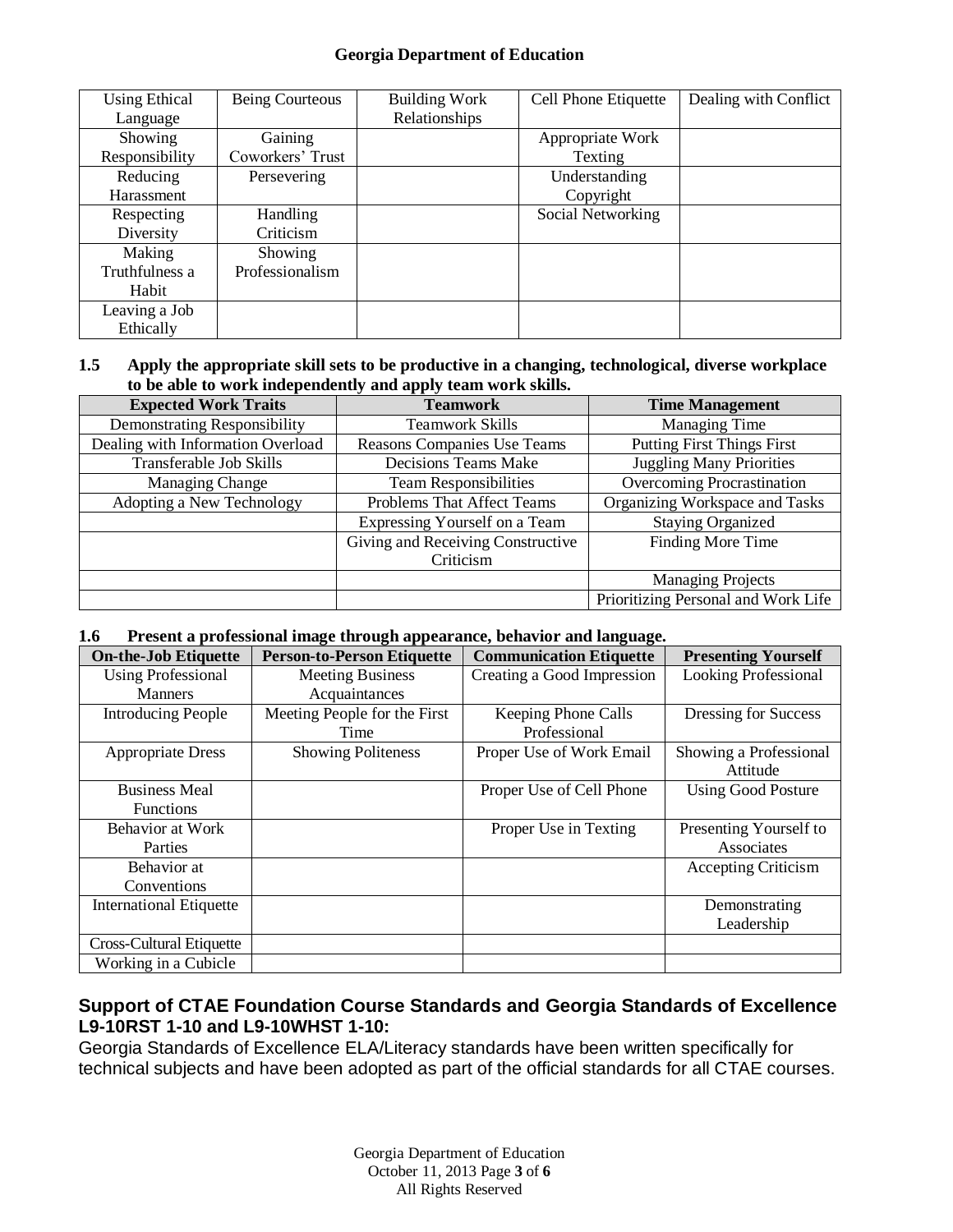**Course Standard 2**

# **LPSCS-FSCI-2**

# **Utilize the methodologies of the "characteristics of science."**

- 2.1 Evaluate the importance of curiosity, honesty, openness, and skepticism in science.
- 2.2 Demonstrate using standard safety practices for all classroom laboratory and field investigations.
- 2.3 Identify and investigate problems scientifically.
- 2.4 Demonstrate using tools and instruments for observing, measuring, and manipulating scientific equipment and materials.
- 2.5 Demonstrate the computation and estimation skills necessary for analyzing data and developing reasonable scientific explanations.
- 2.6 Demonstrate communicating scientific investigations and information clearly.
- 2.7 Analyze how scientific knowledge is developed.
- 2.8 Demonstrate an understanding of important features of the process of scientific inquiry.

# **Course Standard 3**

# **LPSCS-FSCI-3**

# **Research and explain basic concepts of forensic science.**

- 3.1 Explain Locard's Exchange Principle, Frye Standard, and Daubert Ruling.
- 3.2 Categorize the differing types of evidence, including testimonials and physical and individual, as well as class evidence.
- 3.3 Identify and explain the fields of science that can assist in solving a crime including biology, chemistry, forensic anthropology and forensic pathology.
- 3.4 Describe the crime lab including equipment, safety and sanitation necessary, set-up, and work flow.
- 3.5 Discuss the chain of evidence and other legal considerations applied to scientific work performed in forensics.

# **Course Standard 4**

# **LPSCS-FSCI-4**

## **Differentiate the methods of medico-legal investigations of death.**

- 4.1 Explain the process of performing an autopsy.
- 4.2 Research PMI (Post Mortem Interval).
- 4.3 Compare the five manners of death.
- 4.4 Distinguish the causes of death commonly associated with homicide.

# **Course Standard 5**

# **LPSCS-FSCI-5**

## **Apply the concepts of physics to a criminal investigation.**

- 5.1 Demonstrate how the principles of fluid dynamics are used to reconstruct a crime scene, based on spatter evidence.
- 5.2 Explain the various physical laws used in studying ballistics.
- 5.3 Compare casings and bullets for potential matches to evidence exemplars.
- 5.4 Collect evidence created by pressure exerted on surfaces, such as tool marks, tire marks, and footwear.
- 5.5 Explain how physics is used in accident reconstruction.

Georgia Department of Education October 11, 2013 Page **4** of **6** All Rights Reserved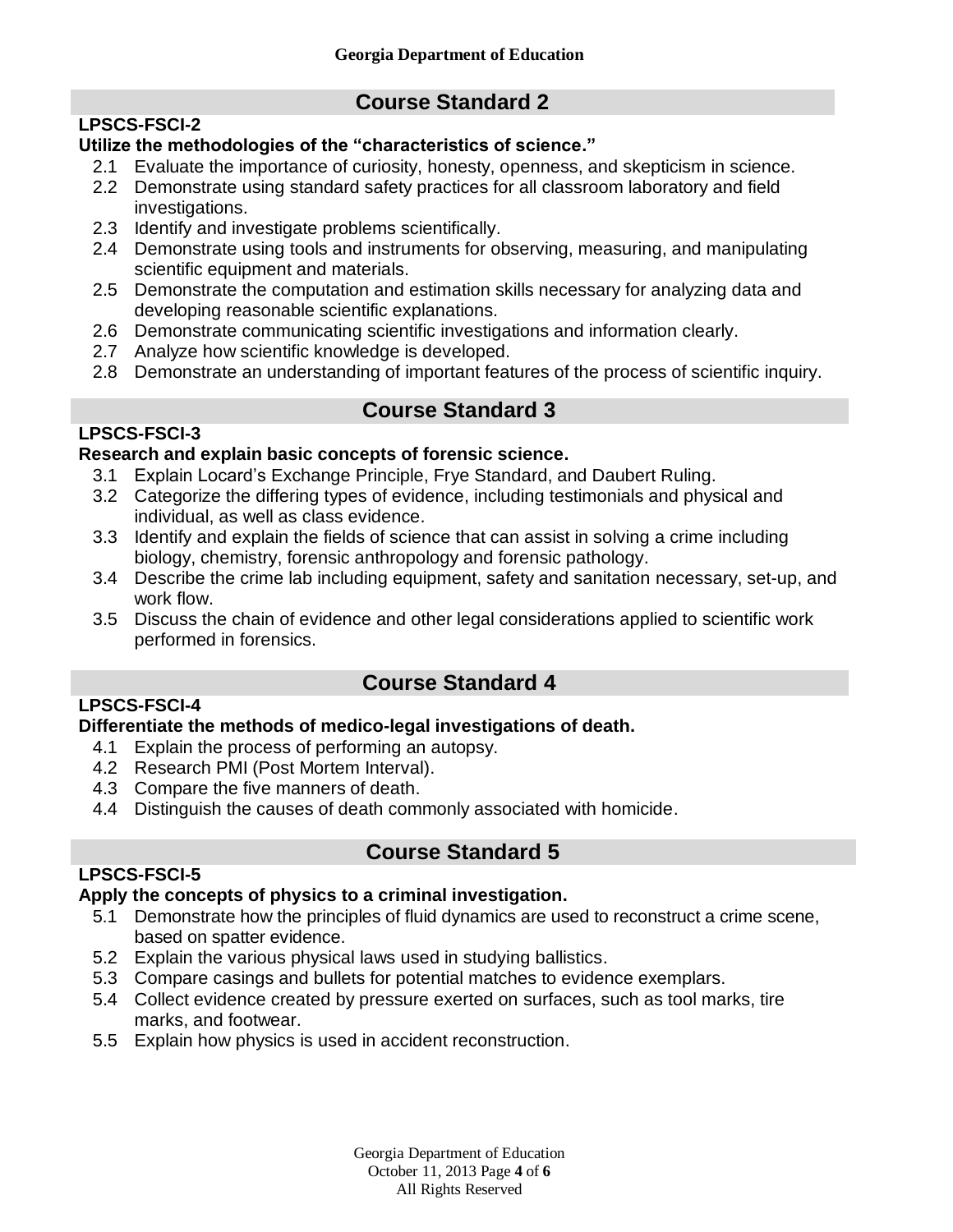# **LPSCS-FSCI-6**

# **Course Standard 6**

# **Connect principles of chemistry to criminal investigations.**

- 6.1 Investigate how chemical analysis is used in arson investigations.
- 6.2 Predict the types of chemical compounds that might be found in a terrorism crime scene.
- 6.3 Examine how Spectrophotometry is used in forensics.
- 6.4 Differentiate between the various types of chromatography that are used in the crime lab and the evidentiary value of each.
- 6.5 Predict types of controlled substances based upon lab test results.
- 6.6 Explain how blood alcohol levels are tested and quantified.
- 6.7 Identify and describe toxins common to criminal investigations.
- 6.8 Describe the various agents used to develop latent fingerprints.
- 6.9 Distinguish between chemicals used in recovering impression evidence that has been damaged.

# **Course Standard 7**

# **LPSCS-FSCI-7**

# **Compare the various types of evidence investigated using a microscope.**

- 7.1 Distinguish the types of microscopes used in the crime lab and explain their evidentiary value.
- 7.2 Classify the morphology of trace evidence such as hair, fibers glass and soil.
- 7.3 Describe the botanical features of organic controlled substances.
- 7.4 Explain how microscopes are used in impression evidence such as casings and tool marks.
- 7.5 Demonstrate using pedological applications to soil in criminal cases.
- 7.6 Research the impact of enhanced microscopes and other technology in the process of evaluating physical evidence.

# **Course Standard 8**

# **LPSCS-FSCI-8**

# **Assess applications from biological science to criminal investigations.**

- 8.1 Validate Galton's three principles of fingerprints.
- 8.2 Demonstrate properly identifying, processing, and classifying fingerprints given various surfaces.
- 8.3 Apply forensic entomology to a scenario to determine approximate time of death.
- 8.4 Distinguish skeletal features using forensic anthropology to estimate gender, age, ancestry, health and cause of death.
- 8.5 Formulate a plan to process a crime scene to discover serological evidence.
- 8.6 Delineate the lab results of serological evidence by their evidentiary value.
- 8.7 Demonstrate constructing an estimated of time of death based upon the postmortem condition of anatomical features in a human.
- 8.8 Classify stages of decomposition.
- 8.9 Describe how Deoxyribonucleic Acid (DNA) is collected, amplified, examined, and how cross contamination can occur.
- 8.10 Compare DNA results using short tandem repeat patterns.
- 8.11 Explain why certain evidence yields better DNA than others.
- 8.12 Discuss emerging cellular evidence such as RNA (Ribonucleic Acid) and mDNA (mitochondrial Deoxyribonucleic Acid.)
- 8.13 Identify and explain points of comparison used in forensic odontology.